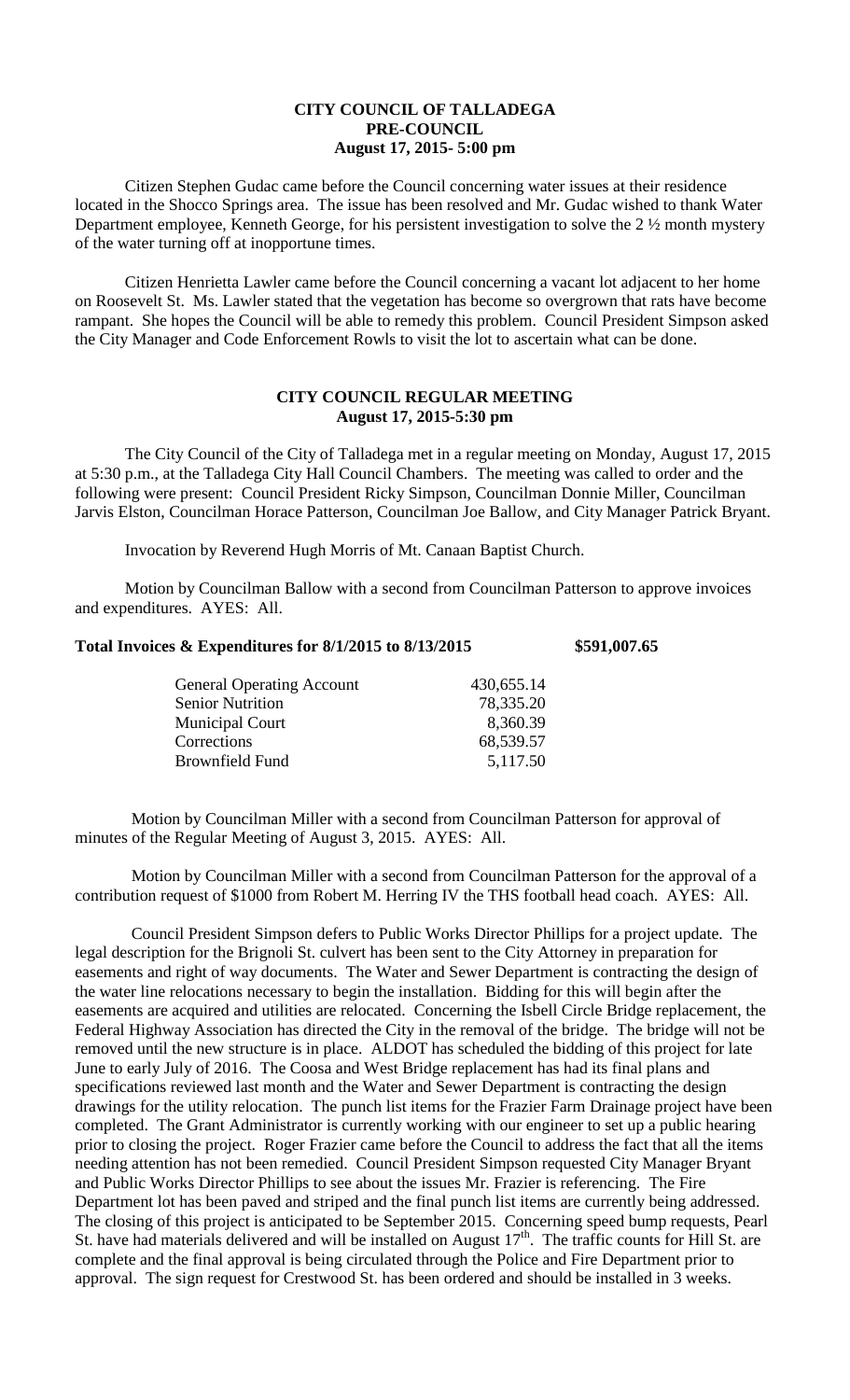Concerning drainage issues at 306 Sloan Ave. East, Public Works has investigated the issue. The City does not have easement or right of way for this drainage ditch, however with a temporary easement signed by the property owner, the blockage and debris will be able to be removed. Community Appearance has cut the section of right of way on Freeman Drive and Public Works has cleaned the pipe ends. At the location of 108 Carol Circle, Public Works has reviewed the situation and will contact the property owner. The drainage structures at the intersection of West Damon and Charles St. appears to have grass clippings and debris partially obstructing the pipes. Public Works has scheduled to vactor the pipes.

The request for closure of portion of MLK Drive and McAlpine St. for a community involvement/unity rally on August 29 has been denied because the requester has not reserved the park space.

Motion by Councilman Patterson with a second from Councilman Miller for the approval of the job descriptions for Mechanic I and Mechanic II jobs. AYES: All.

**Resolution #3596** approving a contract with Restoration Specialists of Talladega, for painting of the Mabra Recreation Center for a total cost of \$10,975.00.

Motion by Councilman Patterson with a second from Councilman Ballow to approve Resolution #3596. Roll Call. AYES: All.

**Resolution #3598** authorizing removal of junk cars, assessing lien for cost of abatement to113 Lane St.

Motion by Councilman Ballow with a second from Councilman Patterson to approve Resolution #3598. Roll Call. AYES: All.

**Resolution #3599** authorizing removal of junk cars, assessing lien for cost of abatement to 413 Shaw. *Tabled-Car has been removed.*

Motion by Councilman Miller with a second from Councilman Patterson to approve the invoices and expenditures for the Water Department. AYES: All.

| Water Department Expenditures for 8/6/15 to 8/13/15 |            | \$487,734.50 |
|-----------------------------------------------------|------------|--------------|
| Operations & Maintenance                            | 147,889.82 |              |
| Revenue                                             | 339,844.68 |              |

**Resolution #3597** approving a contract with Insite Engineering for design and inspection services for the water and sewer line relocation for the Brignoli Street, Coosa Street and West Street Bridge projects at a cost of \$39,850.00.

Motion by Councilman Elston with a second from Councilman Miller to approve Resolution #3597. Roll Call. AYES: All.

**Resolution #3600** authorizing the purchase of Toilet Leak Detection Strips to be distributed to Water Department customers who have excessive usage notifications.

Motion by Councilman Patterson with a second from Councilman Miller to approve Resolution #3600. Roll Call. AYES: All.

The Budget Work Session was scheduled for August 27, 2015 at 5:00 p.m. and the Canvassing Results Council Meeting was set for September 1, 2015 at 12 p.m.

City Manager Bryant commented that the surplus budget has allowed the Police Department to be fully staffed and the Library attained new interactive e-books through a grant. He also stated that the murder suspects on two recent homicides have been apprehended.

Councilman Miller also thanked the Police Department for apprehending the suspects. Mr. Miller also mentioned that the election results could be viewed at